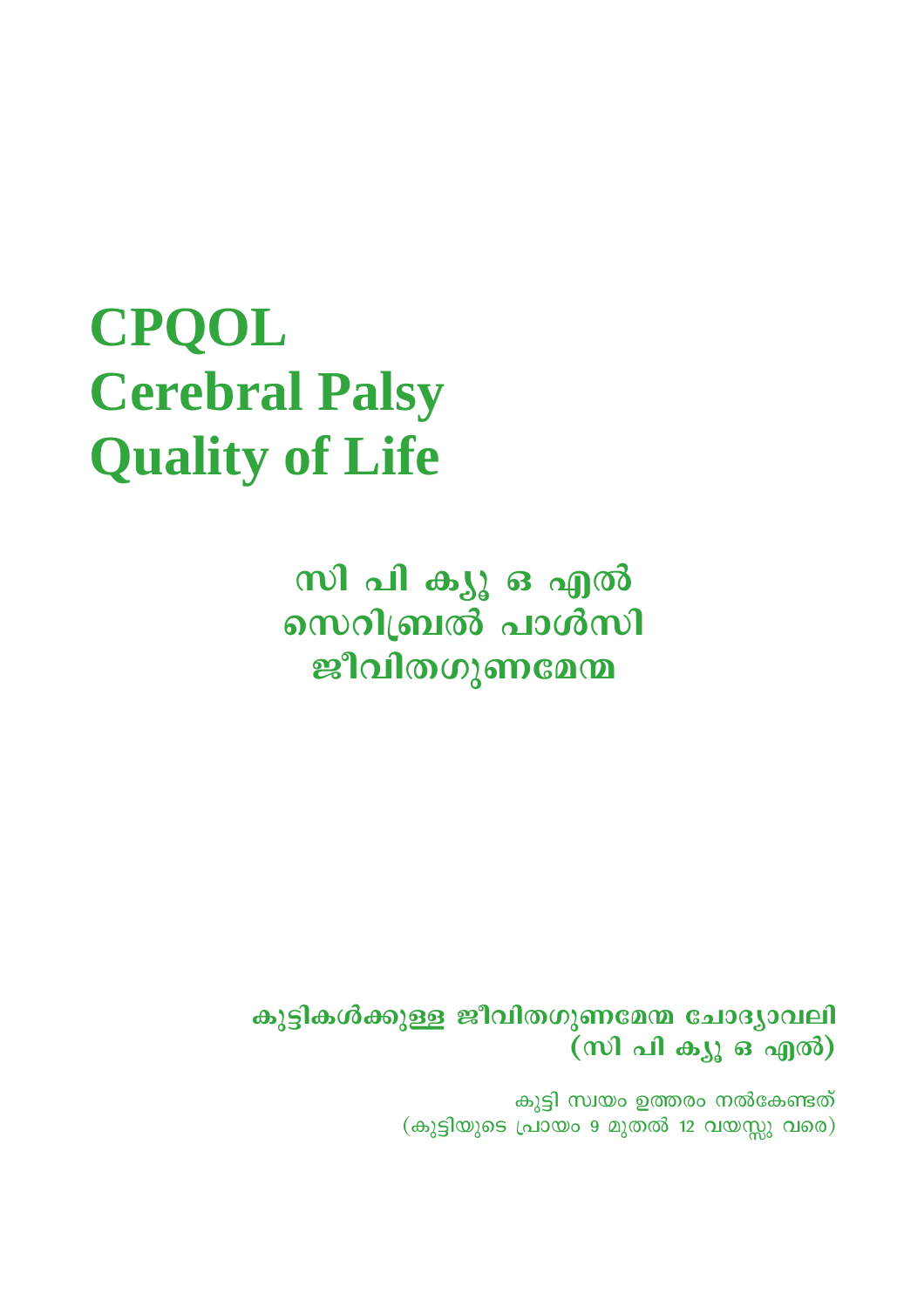#### കുട്ടികൾക്കുള്ള ജീവിതഗുണമേന്മ ചോദ്യാവലി (സി പി ക്യൂ ഒ എൽ)

#### കുട്ടി സ്വയം ഉത്തരം നൽകേണ്ടത് (കുട്ടിയുടെ പ്രായം 9 മുതൽ 12 വയസ്സു വരെ)

നിങ്ങളുടെ വീട്, സ്കൂൾ, കൂട്ടുകാർ, ആരോഗ്യം തുടങ്ങിയവയിൽ നിങ്ങൾ സന്തുഷ്ടനാണോ? സന്തുഷ്ട യാണോ എന്നതിനെക്കുറിച്ച് നിങ്ങളോട് ചില ചോദ്യങ്ങൾ ചോദിക്കുവാൻ ഞങ്ങൾ ആഗ്രഹിക്കുന്നു. ഓരോ ചോദ്യത്തിനും നേരെ 1 മുതൽ 9 വരെയുള്ള സംഖ്യകൾ നൽകിയിട്ടുണ്ട്. തീരെ സന്തുഷ്ടരല്ല (1) എന്നു തുടങ്ങി വളരെ സന്തുഷ്ടരാണ് (9) എന്ന വരെ. ഉത്തരം നൽകാനായി ഓരോ ചോദ്യവും ശ്രദ്ധാ പൂർവ്വം നിങ്ങൾ എത്രമാത്രം സന്തുഷ്ടനാണ്/ സന്തുഷ്ടയാണ് എന്ന് ചിന്തിക്കുക. എന്നിട്ട് ഉചിതമായ ഒരു സംഖ്യയിൽ വൃത്തം അടയാളപ്പെടുത്തുക.

നിങ്ങൾ സന്തുഷ്ടനാണോ? സന്തുഷ്ടയാണോ എന്ന് അറിയാനാണ് ഇവിടെ ശ്രമിക്കുന്നത്. അല്ലാതെ നിങ്ങൾക്ക് എന്തെക്കെ ചെയ്യാൻ പറ്റും എന്നല്ല.

ഒരു ഉദാഹരണമിതാ...

#### Cച0: താഴെപ്പറയുന്ന കാരൃങ്ങളിൽ നിങ്ങൾ എത്രമാത്രം സന്തുഷ്ടരാണ്?

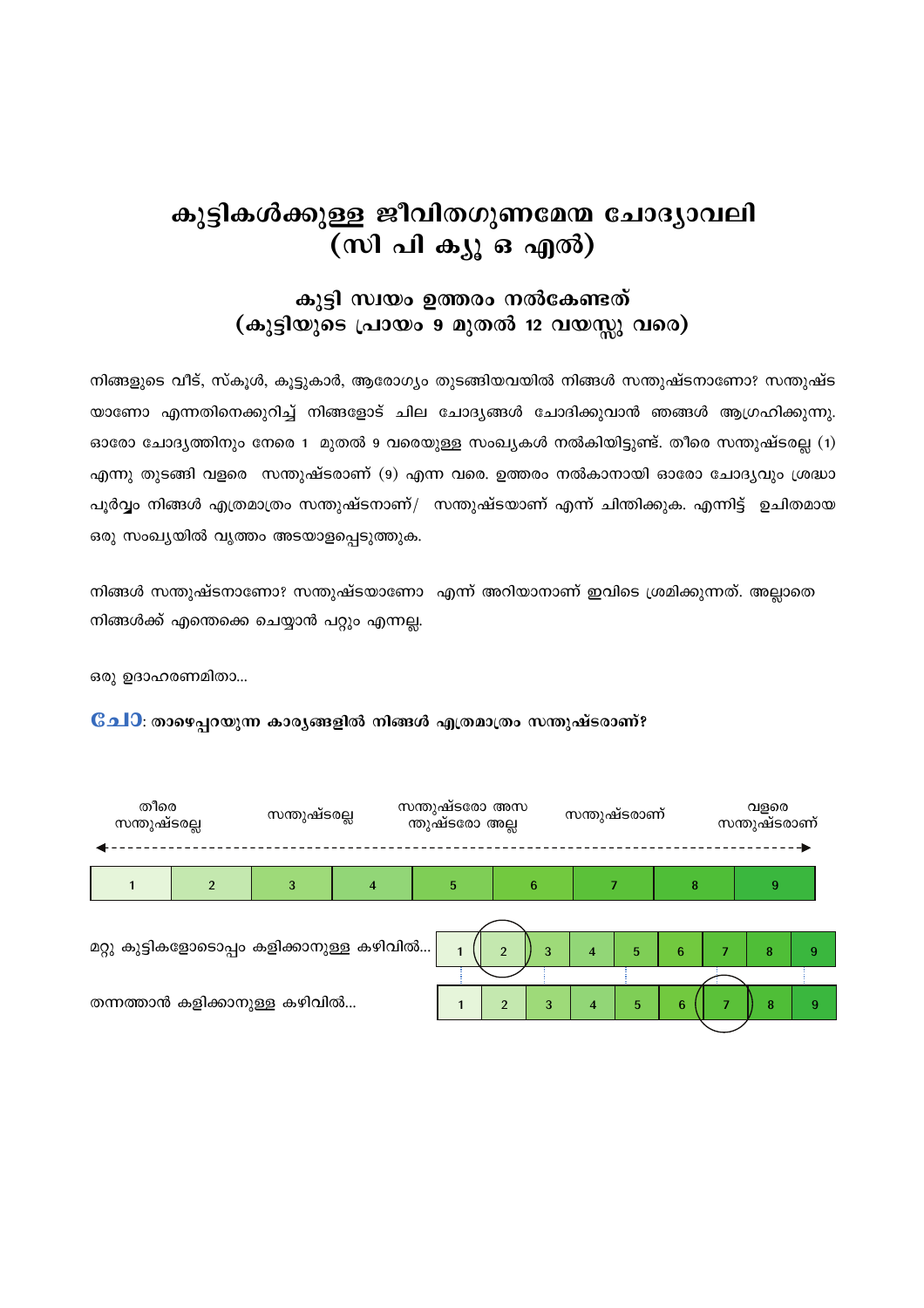## കുടുംബവും കൂട്ടുകാരും

### Cചി0: താഴെപ്പറയുന്ന കാര്യങ്ങളിൽ നിങ്ങൾഎത്രമാത്രം സന്തുഷ്ടരാണ്?

|     |                                                       | സന്തുഷ്ടരല്ല | തീരെ           | സന്തുഷ്ടരല്ല |                         | സന്തുഷ്ടരോ/<br>അസന്തു<br>ഷ്ടരോ<br>അല്ല |                 | സന്തുഷ്ടരാണ്   |        | വളരെ<br>സന്തുഷ്ടരാണ് |
|-----|-------------------------------------------------------|--------------|----------------|--------------|-------------------------|----------------------------------------|-----------------|----------------|--------|----------------------|
| 1.  | പൊതുവെ മറ്റുള്ളവരുമായുള്ള ഇടപെട<br>ലിൽ…               | $\mathbf{1}$ | $\sqrt{2}$     | 3            | $\overline{\mathbf{4}}$ | 5                                      | $6\phantom{1}6$ | 7              | 8      | 9                    |
| 2.  | താങ്കളുമായുള്ള ഇടപെടലിൽ                               | $\mathbf{1}$ | $\sqrt{2}$     | 3            | $\overline{\mathbf{4}}$ | 5                                      | $6\phantom{1}6$ | 7              | 8      | 9                    |
| 3.  | സഹോദരങ്ങളുമായുള്ള ഇടപെടലിൽ                            | $\mathbf{1}$ | $\overline{2}$ | 3            | $\overline{\mathbf{4}}$ | 5                                      | $6\phantom{1}6$ | 7              | 8      | 9                    |
|     | അല്ലെങ്കിൽ $\bigsqcup$ എനിക്ക് സഹോദരങ്ങളില്ല          |              |                |              |                         |                                        |                 |                |        |                      |
| 4.  | സ്കൂളിലെ മറ്റു കുട്ടികളുമായുള്ള ഇട<br>പെടലിൽ          | $\mathbf{1}$ | $\sqrt{2}$     | 3            | $\overline{\mathbf{4}}$ | 5                                      | $6\phantom{1}6$ | 7              | 8      | 9                    |
| 5.  | സ്കൂളിലെ അല്ലാത്ത മറ്റു കുട്ടികളുമായു<br>ള്ള ഇടപെടലിൽ | $\mathbf{1}$ | $\sqrt{2}$     | 3            | $\overline{\mathbf{4}}$ | 5                                      | $6\phantom{1}6$ | 7              | 8      | 9                    |
| 6.  | മുതിർന്നവരുമായുള്ള ഇടപെടലിൽ                           | $\mathbf{1}$ | $\sqrt{2}$     | 3            | $\overline{\mathbf{4}}$ | 5                                      | $6\phantom{1}6$ | 7              | $\bf8$ | 9                    |
| 7.  | അദ്ധ്യാപകരുമായുള്ള ഇടപെടലിൽ                           | $\mathbf{1}$ | $\overline{2}$ | 3            | $\overline{\mathbf{4}}$ | 5                                      | $6\phantom{1}6$ | 7              | 8      | 9                    |
| 8.  | തന്നത്താൻ കളിക്കാനുള്ള കഴിവിൽ                         | 1            | 2              | 3            | 4                       | 5                                      | 6               |                | 8      | 9                    |
| 9.  | കൂട്ടുകാരോടൊപ്പം കളിക്കാനുള്ള കഴി<br>വിൽ              | $\mathbf{1}$ | $\overline{2}$ | 3            | $\overline{\mathbf{4}}$ | $\sqrt{5}$                             | $6\phantom{1}$  | $\overline{7}$ | 8      | 9                    |
| 10. | വീട്ടുകാരോടൊപ്പം യാത്രകൾ പോകുന്ന<br>തിൽ…              | $\mathbf{1}$ | $\overline{2}$ | 3            | $\overline{4}$          | 5                                      | $6\phantom{1}$  | $\overline{7}$ | 8      | 9                    |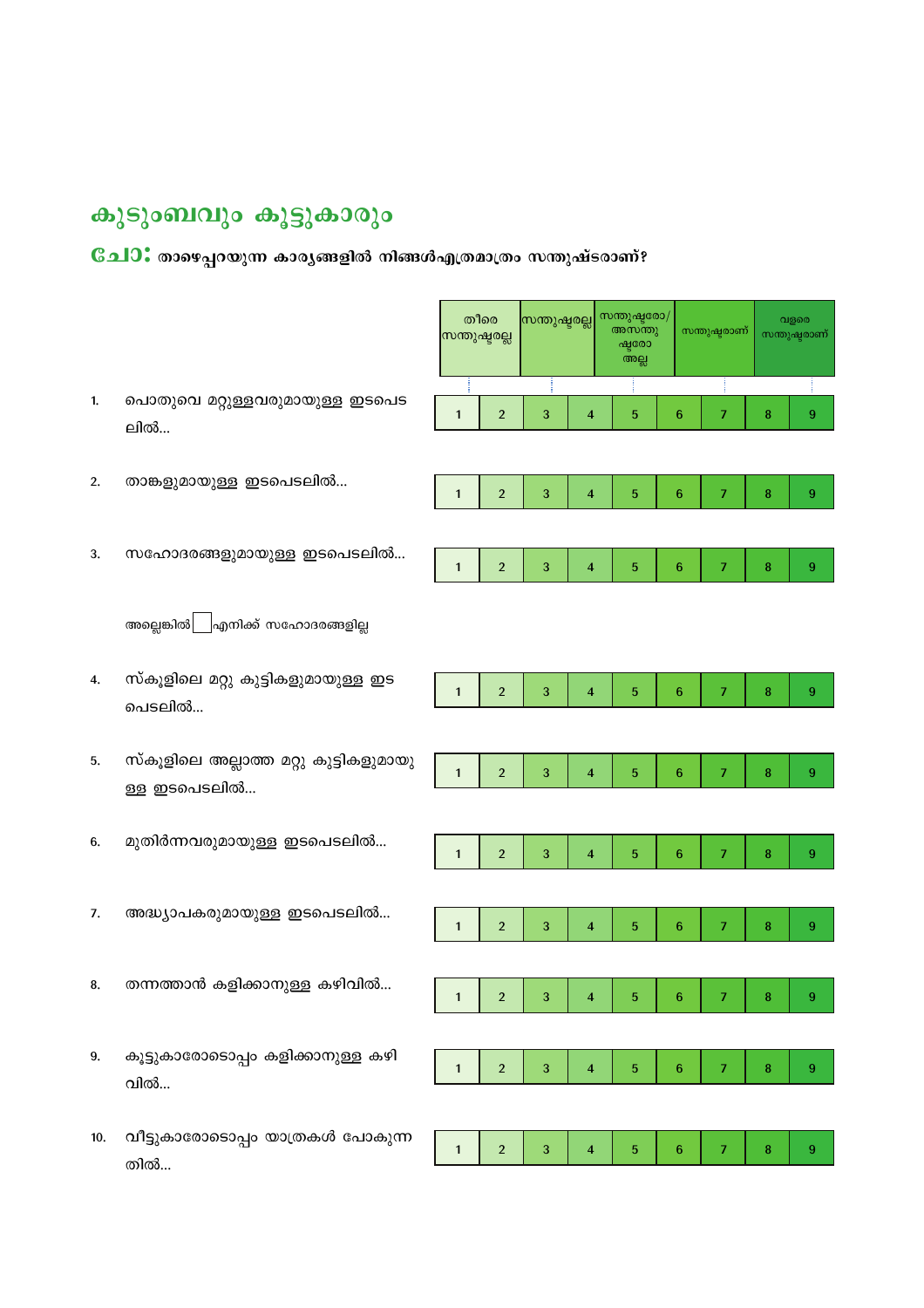- വീട്ടുക്കാർ അവരെ അംഗീകരിക്കുന്ന രീ  $11.$ തിയിൽ...
- $12.$ സ്കൂളിലെ കുട്ടികൾ അവരെ അംഗീകരി ക്കുന്ന രീതിയിൽ...
- സ്കൂളിലെ അല്ലാത്ത മറ്റ് കുട്ടികൾ അവ  $13.$ രെ അംഗീകരിക്കുന്ന രീതിയിൽ...
- 14. മുതിർന്നവർ അവരെ അംഗീകരിക്കുന്ന രീതിയിൽ...
- പൊതുവെ ആളുകൾ അവരെ അംഗീക  $15.$ രിക്കുന്ന രീതിയിൽ...
- ആഗ്രഹിക്കുന്ന കാര്യങ്ങൾ ചെയ്യാനുള്ള 16. അവരുടെ കഴിവിൽ...

#### പങ്കാളിത്തം

- സ്കൂളിലെ പഠന പാഠ്യേതര പ്രവർത്തന  $17.$ ങ്ങളിലുള്ള പങ്കാളിത്തത്തിൽ...
- 18. വിനോദങ്ങളിൽ/കളികളിൽപങ്കെടുക്കാനു ള്ള കഴിവിൽ...
- കായികവിനോദങ്ങളിൽ പങ്കെടുക്കാനു 19. ള്ള കഴിവിൽ...

(നിങ്ങൾക്ക് കായികവിനോദങ്ങളിൽ പങ്കെടു ക്കാൻ പറ്റുന്നുണ്ടോ എന്നല്ല മറിച്ച് കായി കവിനോദങ്ങളിൽ പങ്കെടുക്കാനുള്ള തന്റെ കഴിവിൽ താങ്കളുടെ കുട്ടി സന്തുഷ്ഠനാണോ എന്നാണ് ചോദ്യം)

| തീരെ<br>സന്തുഷ്ടരല്ല |                         | സന്തുഷ്ടരല്ല |                         |  | സന്തുഷ്ടരോ/<br>അസ്തു<br>ഷ്ടരോ<br>അല്ല |  |                  | സന്തുഷ്ടരാണ്   |  |         | വളരെ<br>സന്തുഷ്ടരാണ് |  |  |
|----------------------|-------------------------|--------------|-------------------------|--|---------------------------------------|--|------------------|----------------|--|---------|----------------------|--|--|
| I                    |                         | i            |                         |  | i                                     |  |                  | Î              |  |         |                      |  |  |
| $\mathbf{1}$         | $\overline{a}$          | 3            | $\overline{\mathbf{4}}$ |  | 5                                     |  | $\boldsymbol{6}$ | 7              |  | 8       | 9                    |  |  |
|                      |                         |              |                         |  |                                       |  |                  |                |  |         |                      |  |  |
| $\mathbf{1}$         | $\overline{c}$          | 3            | $\overline{\mathbf{4}}$ |  | 5                                     |  | $\boldsymbol{6}$ | 7              |  | $\bf 8$ | 9                    |  |  |
|                      |                         |              |                         |  |                                       |  |                  |                |  |         |                      |  |  |
| $\mathbf{1}$         | $\overline{\mathbf{c}}$ | 3            | $\overline{\mathbf{4}}$ |  | 5                                     |  | $\boldsymbol{6}$ | 7              |  | 8       | 9                    |  |  |
|                      |                         |              |                         |  |                                       |  |                  |                |  |         |                      |  |  |
| $\mathbf{1}$         | $\overline{\mathbf{c}}$ | 3            | $\overline{\mathbf{4}}$ |  | $\overline{5}$                        |  | $\boldsymbol{6}$ | 7              |  | 8       | 9                    |  |  |
|                      |                         |              |                         |  |                                       |  |                  |                |  |         |                      |  |  |
| $\mathbf{1}$         | $\overline{c}$          | 3            | $\overline{\mathbf{4}}$ |  | 5                                     |  | $\boldsymbol{6}$ | $\overline{7}$ |  | $\bf 8$ | 9                    |  |  |
|                      |                         |              |                         |  |                                       |  |                  |                |  |         |                      |  |  |
| $\mathbf{1}$         | $\overline{c}$          | 3            | $\overline{\mathbf{4}}$ |  | 5                                     |  | $\overline{6}$   | $\overline{7}$ |  | 8       | 9                    |  |  |
|                      |                         |              |                         |  |                                       |  |                  |                |  |         |                      |  |  |
| $\mathbf{1}$         | $\overline{\mathbf{c}}$ | 3            | $\overline{\mathbf{4}}$ |  | 5                                     |  | $\boldsymbol{6}$ | 7              |  | 8       | 9                    |  |  |
|                      |                         |              |                         |  |                                       |  |                  |                |  |         |                      |  |  |
| $\mathbf{1}$         | $\overline{a}$          | 3            | $\overline{\mathbf{4}}$ |  | 5                                     |  | $\boldsymbol{6}$ | $\overline{7}$ |  | 8       | 9                    |  |  |
|                      |                         |              |                         |  |                                       |  |                  |                |  |         |                      |  |  |
|                      |                         |              |                         |  |                                       |  |                  |                |  |         |                      |  |  |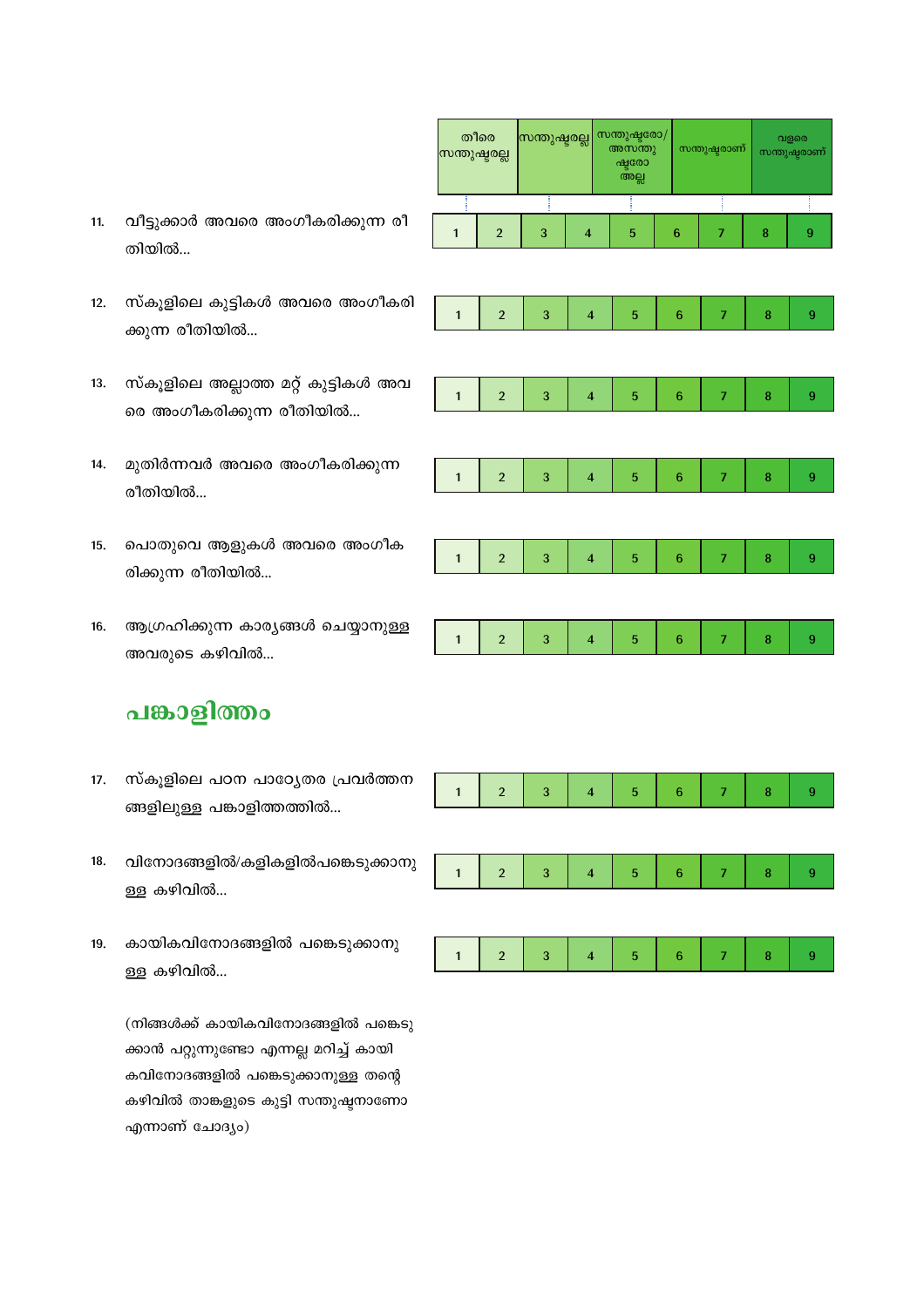- 20. സ്കൂളിന് പുറമേയുള്ള സാമൂഹൃപരിപാ ടികളിൽ പങ്കെടുക്കാനുള്ള കഴിവിൽ... (ഉദാഹരണന്നിന് വിവാഹം പോലുള്ള ചട ങ്ങുകൾ, ഭിന്നശേഷി ദിനാചരണം, ഓണ ത്തോടും മറ്റും അനുബന്ധിച്ച് ന ടത്തുന്ന മ ത്സരങ്ങൾ തുടങ്ങിയവ)
- 21. സാമൂഹ്യപ്രവർത്തനങ്ങളിൽ പങ്കെടുക്കാ നുള്ള കഴിവിൽ…(ഉദാഹരണത്തിന് പരിസ രം വൃത്തിയാക്കുക, ഒരു അനാഥാലയമോ വൃദ്ധമന്ദിരമോ സന്ദർശിക്കുക, തുടങ്ങിയവ)

| തീരെ<br>സന്തുഷ്ടരല്ല |                | സന്തുഷ്ടരല്ല |  | സന്തുഷ്ടരോ/<br>അസന്തു<br>ഷ്ടരോ<br>അല്ല |   |  | സന്തുഷ്ടരാണ് |  | വളരെ<br>സന്തുഷ്ടരാണ് |  |   |
|----------------------|----------------|--------------|--|----------------------------------------|---|--|--------------|--|----------------------|--|---|
|                      |                |              |  |                                        |   |  |              |  |                      |  |   |
|                      | $\mathfrak{p}$ | 3            |  |                                        | 5 |  | 6            |  | 8                    |  | 9 |
|                      |                |              |  |                                        |   |  |              |  |                      |  |   |

#### ആശയവിനിമയം

Cച0: താഴെപ്പറയുന്ന കാര്യങ്ങളിൽ നിങ്ങൾ എത്രമാത്രം സന്തുഷ്ടരാണ്?

(നിങ്ങൾ ആശയ വിനിമയം നടത്തുന്ന രീതിയെക്കുറിച്ചാണ് അടുത്ത മൂന്നു ചോദ്യങ്ങൽ. സംസാരം മാത്രമല്ല, ആംഗൃങ്ങളോ മറ്റോ ഉപയോഗിച്ചുള്ള ആശയവിനിമയവും ആവാം.)

|                                  |   | തീരെ<br>സന്തുഷ്ടരല്ല |   | സന്തുഷ്ടരല്ല            |  | സന്തുഷ്ടരോ/<br>അസന്തു<br>ഷ്ടരോ<br>അല്ല |                 | സന്തുഷ്ടരാണ് |                |                  | വളരെ<br>സന്തുഷ്ടരാണ് |
|----------------------------------|---|----------------------|---|-------------------------|--|----------------------------------------|-----------------|--------------|----------------|------------------|----------------------|
| ള ആളുകളുമായി<br>ം നടത്തുന്ന രീതി |   | $\overline{2}$       | 3 | $\overline{4}$          |  | 5                                      | $6\phantom{1}6$ |              | $\overline{7}$ | 8                | 9                    |
| ളുമായി ആശയവിനിമയം<br>യിൽ….       | 1 | $\overline{2}$       | 3 | $\overline{4}$          |  | 5                                      | $6\phantom{1}6$ |              | $\overline{7}$ | $\boldsymbol{8}$ | 9                    |
| രുമായി ആശയവിനിമയം                | 1 | $\overline{2}$       | 3 | $\overline{\mathbf{4}}$ |  | 5                                      | $6\phantom{1}6$ |              | 7              | 8                | 9                    |

- $22.$ നല്ല പരിചയമുള ആശയവിനിമയ യിൽ........
- മറ്റുള്ളവർ നിങ്ങ 23. നടത്തുന്ന രീതി
- 24. മറ്റുള്ളവർ അവര നടത്തുന്ന രീതിയിൽ...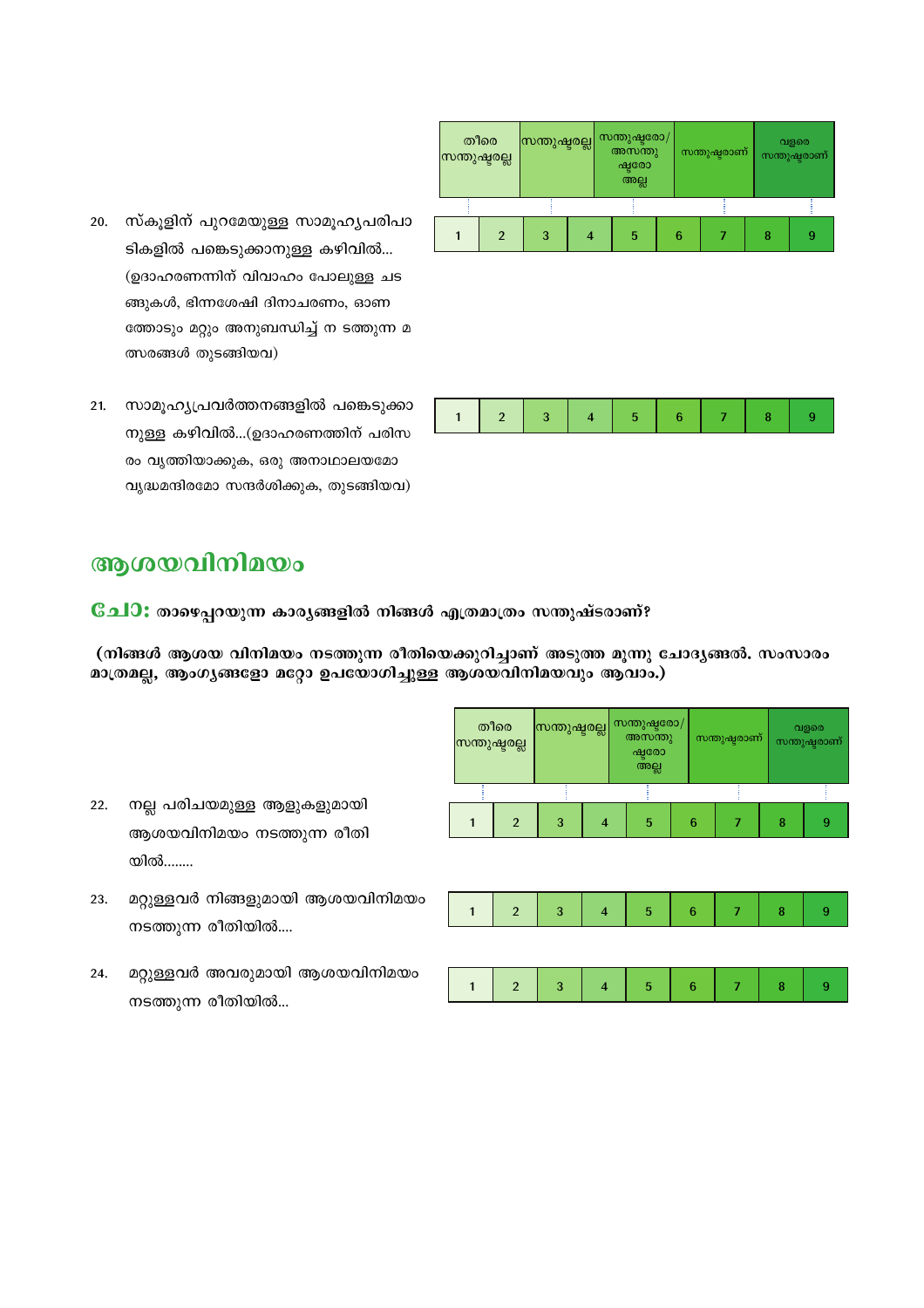- ശാരീരിക ആരോഗൃസ്ഥിതിയിൽ... 25.
- വീട്ടിലോ സ്കൂളിലോ ഒരിടത്തുനിന്നും 26. മറ്റൊരിടത്തേക്ക് പോകുന്ന രീതിയിൽ... (നിരങ്ങിയോ, നടന്നോ, വാക്കർ ഉപയോ ഗിച്ചോ വീൽചെയറിലോ എങ്ങനെയാണെ ങ്കിലും ആ രീതിയിൽ)
- ഉറങ്ങുന്ന രീതിയിൽ..... 27.
- നിങ്ങൾ എങ്ങനെ കാണപ്പെടുന്നു എന്ന 28. തിൽ.... (നിങ്ങളുടെ രൂപത്തിൽ )
- 29. സമപ്രായക്കാരെപ്പോലെ പഠിക്കാനുള്ള കഴിവിൽ........
- 30. സമപ്രായക്കാരെപ്പോലെ ശാരീരിക⁄കായി ക മികവു പുലർത്താനുള്ള കഴിവിൽ......
- പൊതുവെ നിങ്ങളുടെ ജീവിതത്തെക്കുറിച്ച്...  $31.$
- നിങ്ങളെക്കുറിച്ചു തന്നെ... 32.
- നിങ്ങളുടെ ഭാവിയെക്കുറിച്ച്... 33.
- ജീവിതത്തിൽ നിങ്ങൾക്കുള്ള അവസരങ്ങ 34. ളെക്കുറിച്ച്.... (പഠനം, ജോലി തുടങ്ങിയവ യ്ക്കുള്ള അവസരങ്ങൾ...)

| ശരീരഭാഗങ്ങൾ (കൈകൾ, കൈവിരലുകൾ, കാലുകൾ) ഉപയോഗിക്കുന്നതിനെക്കുറിച്ചാണ് അടുത്ത മൂന്നു            |
|----------------------------------------------------------------------------------------------|
| ചോദ്യങ്ങൾ. (ശ്രദ്ധിക്കുക, നിങ്ങൾക്ക് അവ ഉപയോഗിക്കാൻ പറ്റുന്നുണ്ടോ എന്നല്ല് മറിച്ച് അവ ഉപയോഗി |
| ക്കുന്നതിൽ നിങ്ങൾ സന്തുഷ്ടനാണോ/സന്തുഷ്ടയാണോ എന്നാണ് ചോദ്യം)                                  |

| $\mathbf{1}$ | $\overline{a}$          | 3 | $\overline{\mathbf{4}}$ | 5                       | $\boldsymbol{6}$ | $\overline{7}$ | 8       | 9 |
|--------------|-------------------------|---|-------------------------|-------------------------|------------------|----------------|---------|---|
| $\mathbf{1}$ | $\overline{a}$          | 3 | $\overline{\mathbf{4}}$ | 5                       | $\boldsymbol{6}$ | 7              | 8       | 9 |
| $\mathbf{1}$ | $\overline{c}$          | 3 | $\overline{\mathbf{4}}$ | 5                       | $\boldsymbol{6}$ | $\overline{7}$ | 8       | 9 |
| $\mathbf{1}$ | $\overline{c}$          | 3 | $\overline{\mathbf{4}}$ | 5                       | $\boldsymbol{6}$ | 7              | 8       | 9 |
| $\mathbf{1}$ | $\overline{\mathbf{c}}$ | 3 | $\overline{\mathbf{4}}$ | $\overline{\mathbf{5}}$ | $\boldsymbol{6}$ | 7              | 8       | 9 |
| $\mathbf{1}$ | $\overline{\mathbf{c}}$ | 3 | $\overline{\mathbf{4}}$ | 5                       | $\boldsymbol{6}$ | 7              | $\bf 8$ | 9 |
| $\mathbf{1}$ | $\overline{a}$          | 3 | $\overline{\mathbf{4}}$ | 5                       | $\boldsymbol{6}$ | 7              | 8       | 9 |
| $\mathbf{1}$ | $\overline{a}$          | 3 | $\overline{\mathbf{4}}$ | 5                       | $\boldsymbol{6}$ | $\overline{7}$ | 8       | 9 |

| തീരെ<br>സന്തുഷ്ടരല്ല |   | സന്തുഷ്ടരല്ല | സന്തുഷ്ടരോ/<br>അസന്തു<br>ഷ്ടരോ<br>അല്ല |  | സന്തുഷ്ടരാണ് |  | വളരെ<br>സന്തുഷ്ടരാണ് |   |  |
|----------------------|---|--------------|----------------------------------------|--|--------------|--|----------------------|---|--|
|                      |   |              |                                        |  |              |  |                      |   |  |
| $\mathfrak{p}$       | 3 |              | 5                                      |  | 6            |  | 8                    | 9 |  |
|                      |   |              |                                        |  |              |  |                      |   |  |

 $\overline{5}$ 

 $6\overline{6}$ 

 $\overline{z}$ 

 $\overline{8}$ 

 $\overline{9}$ 

 $\overline{2}$ 

 $\overline{1}$ 

 $\overline{3}$ 

 $\overline{4}$ 

ആരോഗ്യം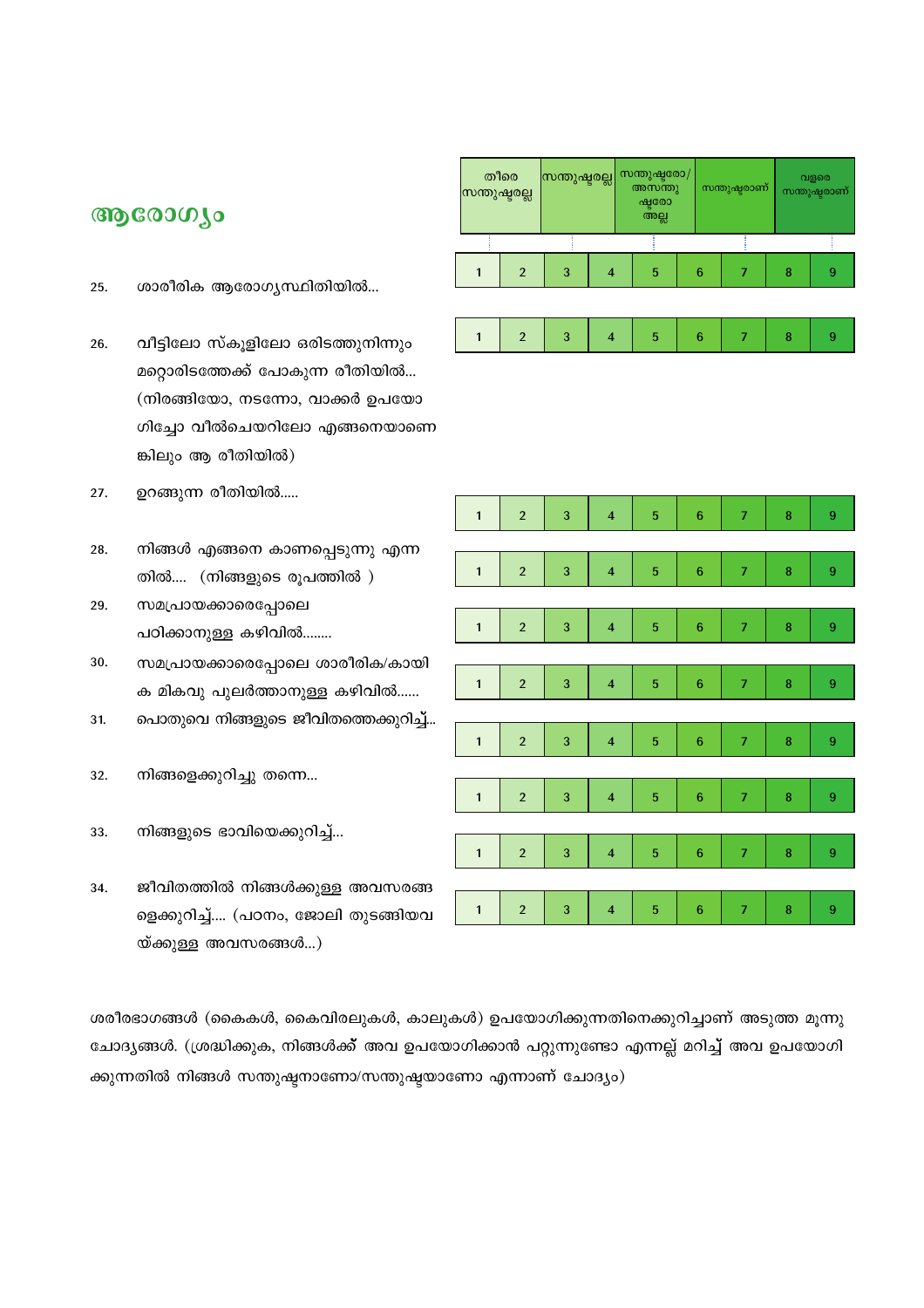- 35. കൈപ്പത്തിയും വിരലുകളും ഉപയോഗി ക്കുന്ന രീതിയിൽ ......
- കാലുകൾ ഉപയോഗിക്കുന്ന രീതിയിൽ ..... 36.
- 37. കൈകൾ ഉപയോഗിക്കുന്ന രീതിയിൽ ......

ദിനചര്യകൾ ചെയ്യുന്നതിനെക്കുറിച്ചാണ് അടുത്ത മൂന്നുചോദ്യങ്ങൽ ( ശ്രദ്ധിക്കുക, നിങ്ങൾക്ക് അവ ചെയ്യാൻ പറ്റുന്നുണ്ടോ എന്നല്ല് മറിച്ച് അവ ചെയ്യാനുള്ള കഴി വിൽ നിങ്ങൾ സന്തുഷ്ഠനാണോ/സന്തു ഷ്ടയാണോ എന്നാണ് ചോദ്യം)

- സ്വന്തമായി വസ്ത്രം 38. ധരിക്കാനുള്ള കഴിവിൽ ......
- വെള്ളവും മറ്റും സ്വയം കുടിക്കാനുള്ള ക 39. ഴിവിൽ……..
- സ്വന്തമായി കക്കൂസ് ഉപയോഗിക്കാനുള്ള 40. കഴിവിൽ……

#### പ്രത്യേകതരം ഉപകരണങ്ങൽ

വീട്ടിൽ നിങ്ങൾക്കുവേണ്ടിയുള്ള പ്രത്യേ 41. കതരം ഉപകരണങ്ങളിൽ .....( ഉദാഹരണ ത്തിന് സിപി ചെയർ, വാക്കർ, വീൽചെ യർ തുടങ്ങിയവ)

> **\_l** വീട്ടിൽ എനിക്ക് പ്രത്യേകത അല്ലെങ്കിൽ L രം ഉപകരണങ്ങളൊന്നും ആവശ്യമില്ല.

42. സ്കൂളിൽ നിങ്ങൾക്കുവേണ്ടിയുള്ള പ്ര ത്യേകതരം ഉപകരണങ്ങളിൽ.....

> ( ഉദാഹരണത്തിന് സിപി ചെയർ, വാക്കർ, വീൽ ചെയർ തുടങ്ങിയവ)

അല്ലെങ്കിൽ L ⊿ സ്കൂളിൽ എനിക്ക് പ്ര ത്യേകതരം ഉപകരണങ്ങെളൊന്നും ആവ ശ്യമില്ല

പൊതുസ്ഥലങ്ങളിൽ നിങ്ങൾക്ക് ലഭ്യമായ 43. പ്രത്യേകതരം ഉപകരണങ്ങളിൽ.....

> (ഉദാഹരണത്തിന് വീൽചെയർ ഉപയോഗി ക്കാനുള്ള സൗകര്യം, ഗോവണിപ്പടികൾ ക്ക് പകരമുള്ള ചരിഞ്ഞ പാത, യന്ത്രപ്പ ടികൾ (എസ്കലേറ്റർ) തുടങ്ങിയവ)

> അല്ലെങ്കിൽ l പൊതുസ്ഥലങ്ങളിൽ എ നിക്ക് പ്രത്യേകതരം ഉപകരണങ്ങളൊന്നും ആവശ്യമില്ല.

| തീരെ<br>സന്തുഷ്ടരല്ല |                | സന്തുഷ്ടരല്ല |   | സന്തുഷ്ടരോ/<br>അസന്തു<br>ഷ്ടരോ<br>അല്ല |  | സതുഷ്ടരാണ് |   | വളരെ<br>സന്തുഷ്ടരാണ് |   |  |
|----------------------|----------------|--------------|---|----------------------------------------|--|------------|---|----------------------|---|--|
|                      |                |              |   |                                        |  |            |   |                      |   |  |
|                      | $\overline{2}$ | 3            | 4 | 5                                      |  | 6          | 7 | 8                    | 9 |  |
|                      |                |              |   |                                        |  |            |   |                      |   |  |
|                      | $\overline{2}$ | 3            | 4 | 5                                      |  | 6          | 7 | 8                    | 9 |  |
|                      |                |              |   |                                        |  |            |   |                      |   |  |
|                      | $\overline{2}$ | 3            |   | 5                                      |  | 6          |   | 8                    | 9 |  |

| $\overline{2}$ | 3 | $5\phantom{.0}$ | 6 | 8 | 9 |
|----------------|---|-----------------|---|---|---|
|                |   |                 |   |   |   |
| $\overline{2}$ | 3 | $\overline{5}$  | 6 | 8 | 9 |
|                |   |                 |   |   |   |
| $\overline{2}$ | 3 | 5               | 6 | 8 | 9 |
|                |   |                 |   |   |   |

|  | $\sim$ 4 $\mid$ | $5 -$ |  |  |
|--|-----------------|-------|--|--|



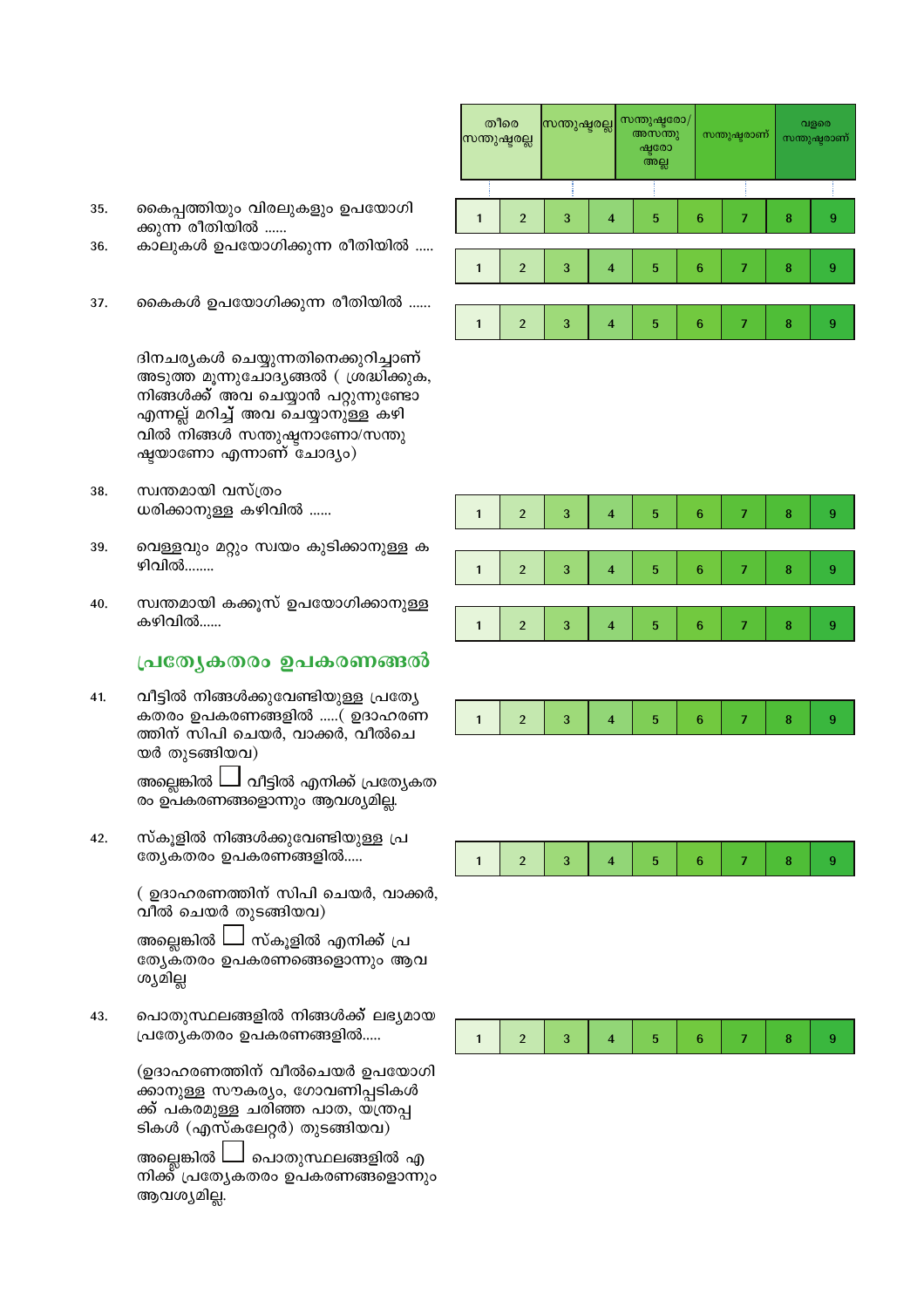## വേദനയും മറ്റു വിഷമങ്ങളും

അടുത്ത ഏതാനും ചോദ്യങ്ങൽ നിങ്ങൾ വിഷമിക്കാൻ ഇടയുള്ള ചില കാരൃങ്ങളെക്കുറിച്ചാണ്.

6േചി0: താഴെപ്പറയുന്ന കാര്യങ്ങളിൽ നിങ്ങൽക്ക് എത്രമാത്രം വിഷമമുണ്ട് ?

- 44. ആശുപത്രിയിൽ പോകേണ്ടിവരുന്ന തിൽ….
- 45. എന്തെങ്കിലും അസുഖമോ മറ്റ് അനാരോ ഗ്യമോ കാരണം ഇടയ്ക്ക് സ്കൂളിൽ പോകാൻ പറ്റാതിരുന്നാൽ......
- 46. ആശുപത്രിയിലോ മറ്റോ പോകുമ്പോൾ മറ്റു വൃക്തികൾ ചിലപ്പോഴൊക്കെ നിങ്ങ ളെ പിടിക്കുകയോ എടുക്കുകയോ ഒക്കെ ചെയ്യുന്നതിൽ.......
- $47.$ ഭാവിയിൽ ആര് സംരക്ഷിക്കും എന്നോർ ത്ത് നിങ്ങൾ വിഷമിക്കാറുണ്ടോ?



#### നിങ്ങളെക്കുറിച്ച് ഏതാനും ചില ചോദൃങ്ങൾ കൂടി

വളരെയധികം ഒട്ടും വിഷമിപ്പി വിഷമിപ്പിക്കു ക്കുന്നില്ല ന്നുണ്ട് 48. സെറിബ്രൽ പാൾസി (സിപി) ആണ് എ ന്നത് നിങ്ങളെ വിഷമിപ്പിക്കുന്നുണ്ടോ? (അതായത് സിപി എന്ന അവസ്ഥയുടെ  $\overline{5}$  $6\phantom{a}$  $\overline{\mathbf{8}}$  $\overline{2}$ 3 9  $\overline{1}$  $\overline{\mathbf{4}}$  $\overline{7}$ ശാരീരിക പരിമിതികളും മറ്റും) വളരെയധികം വേദനയേ ഇല്ല വേദനയുണ്ട് 49. നിങ്ങൾക്ക് എത്രമാത്രം വേദനയുണ്ട് ? (കയ്യിലും കാലിലും മറ്റുമുള്ള പേശീവേ  $\overline{1}$  $\overline{2}$  $\overline{3}$  $\overline{\mathbf{4}}$  $\overline{5}$  $\bf 6$  $\overline{7}$  $\overline{\mathbf{8}}$  $\overline{9}$  $(30)$ 

(നിങ്ങളുടെ ഉത്തരം 1 ആണെങ്കിൽ (അതായത് വേദനയേ ഇല്ല) അടുത്ത ചോദ്യത്തിന് (ചോ: 50) ഉത്തരം നൽകേണ്ടതില്ല.)